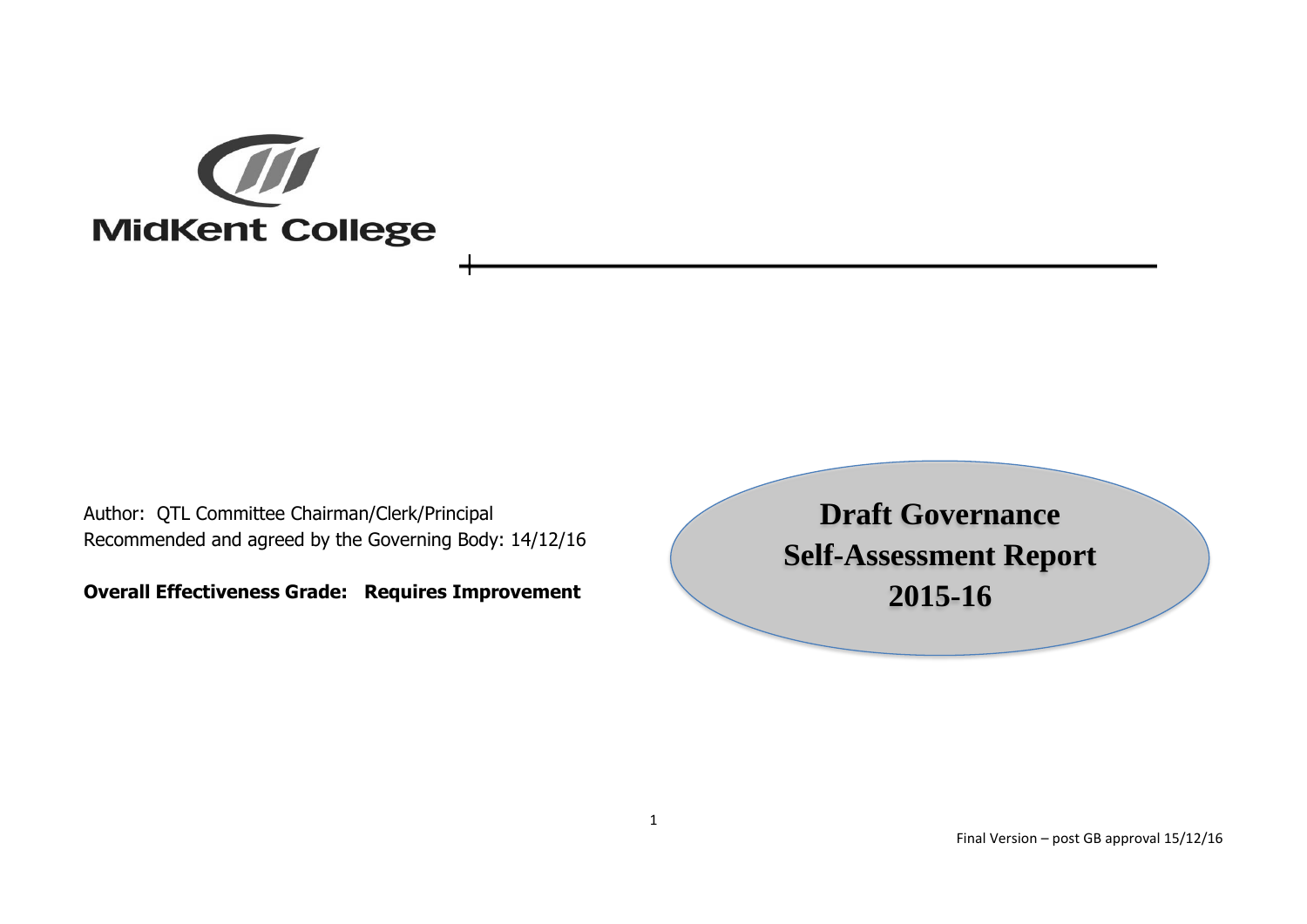## **Context**

This report addresses some of the key question on governance set out in the September 2015 Common Inspection Framework (CIF) and Further Education Inspectors Handbook (FEHB) used to inspect Colleges along with the self-assessment input from the sub-committees, together with the Code of Good Governance for English Colleges and self-assessment input from the sub-committees.

| $\overline{1}$ . | <b>Overview</b>                                                                                                                                                                                                                                                                                                                                                                                                                                                                                                                                                                                                     | <b>Evidence and</b>                                        |
|------------------|---------------------------------------------------------------------------------------------------------------------------------------------------------------------------------------------------------------------------------------------------------------------------------------------------------------------------------------------------------------------------------------------------------------------------------------------------------------------------------------------------------------------------------------------------------------------------------------------------------------------|------------------------------------------------------------|
|                  | The Governing Body (GB) comprises 25 members, focused on ensuring the College is making<br>progress towards achieving its strategic objectives. Membership includes two staff members,<br>together with the Student Union President (Sabbatical Post) and Vice President. Membership has<br>been extended in 2015/16 to increase the level of specialist Further Education experience. The<br>board is passionate about education and good governance.                                                                                                                                                              | <b>Source</b>                                              |
|                  | The Governing Body formally sits five times a year. In addition to this Governors are highly<br>involved in a wide range of activities within the college including: sub-committees which meet a<br>minimum of 3 times a year and some as often as monthly in the case of quality, teaching and<br>learning; a Strategic Governor/SLT Away Day which has a particular focus on long term strategic<br>planning; regular scheduled governor training events; link visits, and a wide variety of events<br>involving students. In addition to this, governors attend structured training prior to each GB<br>meeting. | Governing Body<br>Minutes available on<br>MidKent Website. |
|                  | Governors have reviewed their role and responsibilities and changed the format of the GB meetings<br>in order to provide the Principal and senior staff with high levels of challenge and support to<br>ensure the College improves whilst maintaining a positive impact on the communities it serves.<br>They make informed and transparent decisions with all minutes and papers (unless they are<br>deemed confidential) available to the public on the College website and by request. Confidential                                                                                                             | Corporation and<br>Committee meeting<br>minutes            |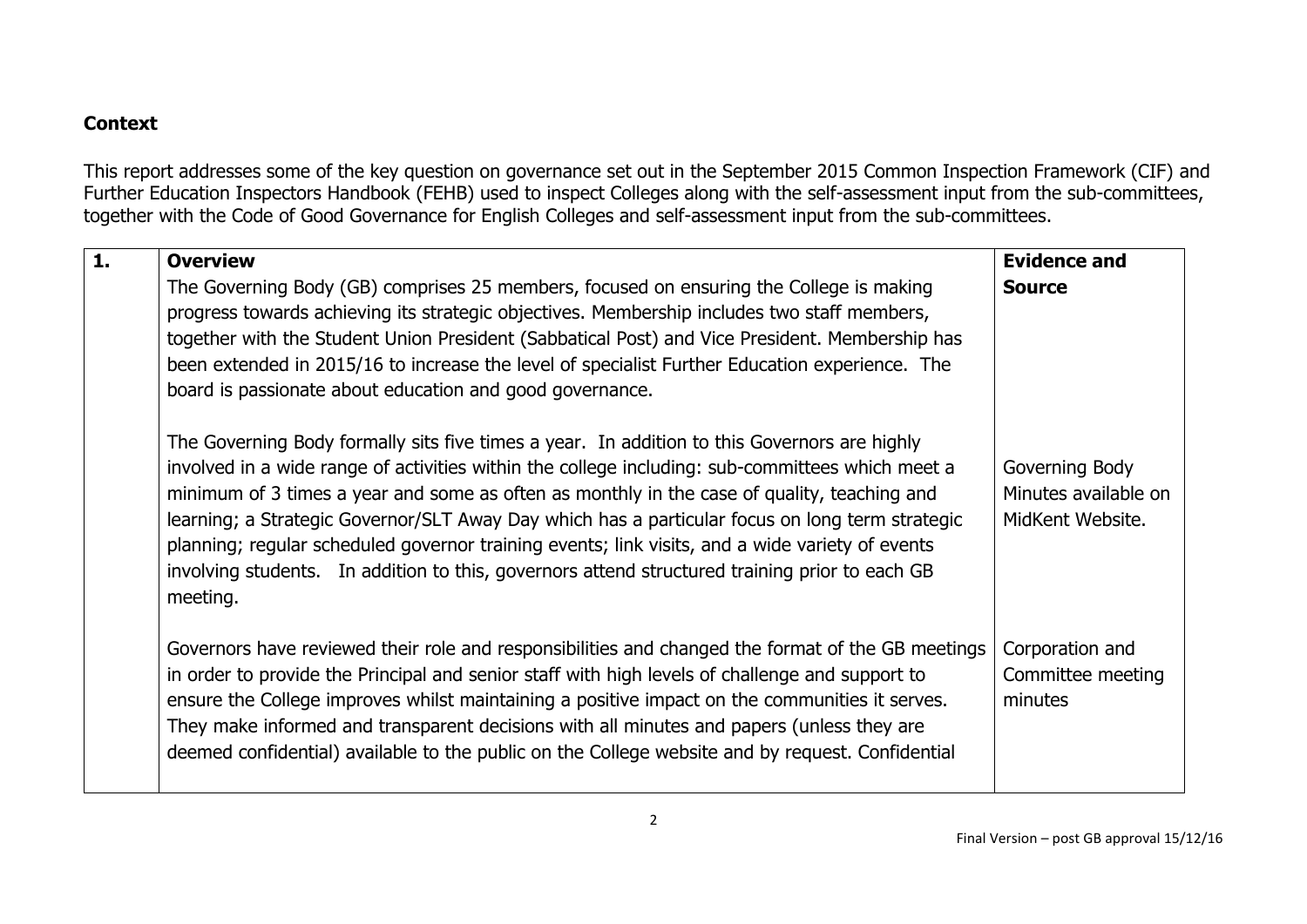| minutes are annually reviewed by the Search & Governance Committee to determine whether they<br>can be released as public documents.                                                                                                                                                                                                                                                                                                                                                                                                                                                                                                                                                                                                                                   |                                                                                                                 |
|------------------------------------------------------------------------------------------------------------------------------------------------------------------------------------------------------------------------------------------------------------------------------------------------------------------------------------------------------------------------------------------------------------------------------------------------------------------------------------------------------------------------------------------------------------------------------------------------------------------------------------------------------------------------------------------------------------------------------------------------------------------------|-----------------------------------------------------------------------------------------------------------------|
| The Search & Governance Committee continues to focus on skills and qualities of Governors to<br>ensure that the Governing Body has a good balance of skills needed to provide the appropriate<br>strategic direction, support and challenge for the College.                                                                                                                                                                                                                                                                                                                                                                                                                                                                                                           | Minutes of GB, S&G<br>and A&R.                                                                                  |
| The GB complied with the Foundation Code of Governance (adopted 23 March 2012) and adopted<br>the Audit & Accountability Annex to the Code on 11 June 2013. It also adopted the Code of Good<br>Governance for English Colleges in July 2015 and continues to strive to comply fully with the Ten<br>Principal Responsibilities of Good Governance set out within that document.  The GB formally<br>reviews its own performance annually in a workshop event let by the Chair of the Quality Teaching<br>and Learning Committee (QTL), to provide independence from the Chairman of the GB.                                                                                                                                                                           |                                                                                                                 |
| Prudent financial management and highly effective commercial diversification through which a third<br>of the College income is generated, has enabled significant investment in the college for the<br>benefit of the communities it serves. This has included buildings, resources and staff development<br>to the benefit of students. The GB maintains its view that 3rd party income should be focussed on<br>long-term capital and strategic improvements, and continues to invest in this area. However, in<br>2015/16 the GB also decided that the need to improve quality rapidly justified the use of $3rd$ party<br>income and reserves for this purpose and this has enabled the college to focus energy on a wide<br>range of quality improvement actions. | <b>GB</b> minutes<br><b>Skills Matrix</b><br>$\bullet$<br>Committee<br>$\bullet$<br>minutes<br>SU reports at GB |
| Following the 2015 OFSTED inspection, the GB recognised it Required Improvement and as a result<br>has made substantial changes over the last 12 months:                                                                                                                                                                                                                                                                                                                                                                                                                                                                                                                                                                                                               |                                                                                                                 |
| Quality, teaching, learning and outcome for students has been placed at the centre of the GB<br>agendas and that of its subcommittees.                                                                                                                                                                                                                                                                                                                                                                                                                                                                                                                                                                                                                                 |                                                                                                                 |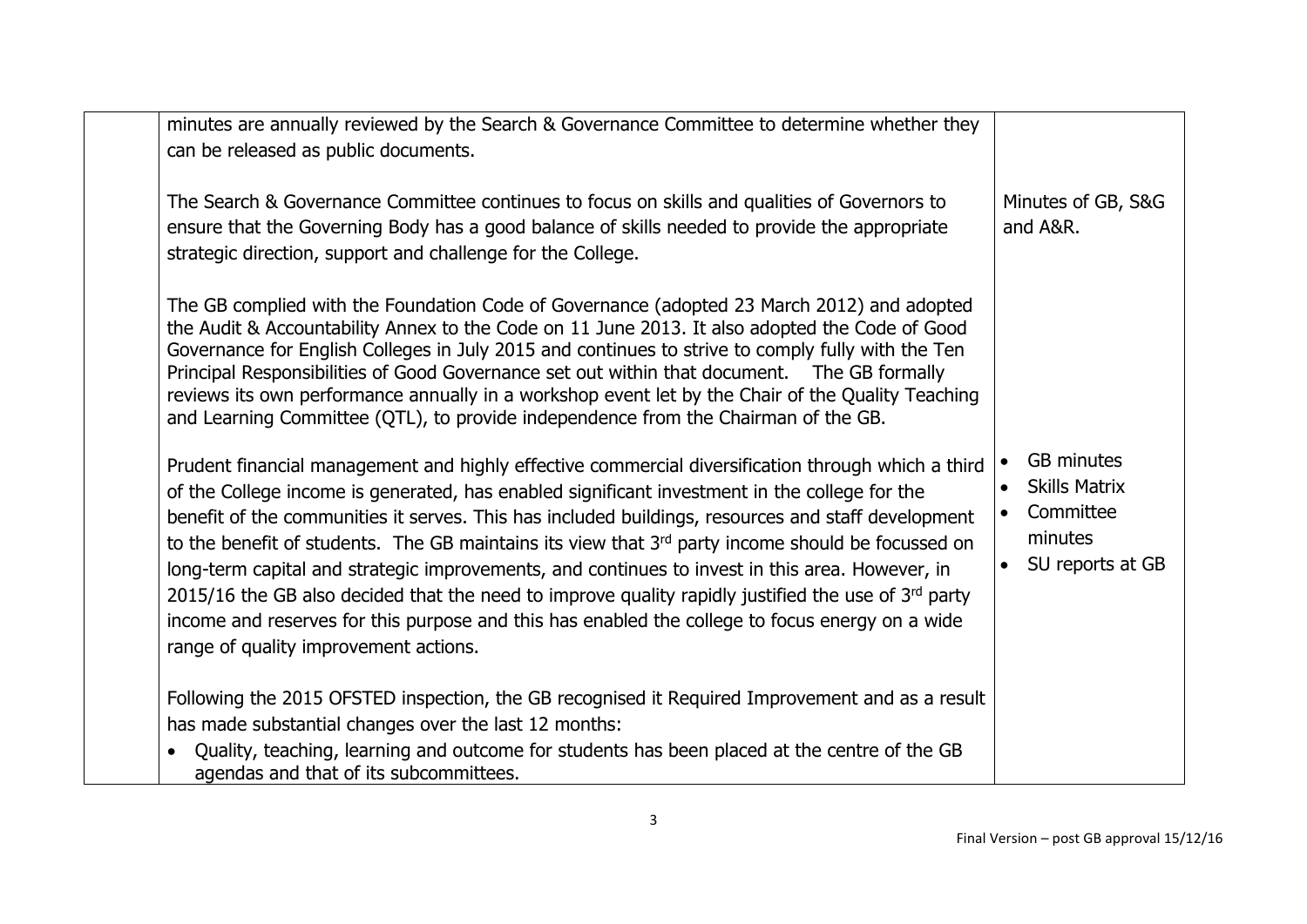|           | The GB now has full visibility of both Key Performance Indicators and detailed data cube used            |  |
|-----------|----------------------------------------------------------------------------------------------------------|--|
|           | by the Executive Team to review performance. It has a clear understanding of the criticality of          |  |
|           | Study Programs and receives KPIs related to each component element.                                      |  |
|           | Monthly Quality, Teaching & Learning monitoring calls have been put in place to assess                   |  |
|           | progress against the Post Inspection Action Plan. These calls are recorded and available for             |  |
|           | review by other Governors unable to attend.                                                              |  |
|           | All directorates have a proactive link governor.                                                         |  |
| $\bullet$ | An English and maths board, chaired by one of the UK's leading experts and staffed by domain             |  |
|           | specialists has been put in place to provide independent advice, and this advice has been                |  |
|           | implemented.                                                                                             |  |
|           | The training of governors has increased to five regular training sessions a year.                        |  |
| $\bullet$ | 3 <sup>rd</sup> party consultants have reviewed the quality inspection frameworks and ensure they remain |  |
|           | current with the latest expectations of government.                                                      |  |
|           | The level of external Further Education expertise on the GB has already been increased through           |  |
|           | the appointment of a nationally recognised expert in FE, and this continues to be a priority for         |  |
|           | search.                                                                                                  |  |
|           | Governors' class visits have been formalised and the feedback reports used to further                    |  |
|           | triangulate the validity of leadership reports and data.                                                 |  |
|           | The Student Union has put Quality Improvement at the centre of its agenda and has focussed               |  |
|           | on ensuring quality issues are highlighted.                                                              |  |
|           | The Chair has encouraged a far greater level of scrutiny and challenge within the GB and                 |  |
|           | subcommittees. She has invited relevant senior staff to attend and present to the Board on               |  |
|           | items of specific detail.                                                                                |  |
|           |                                                                                                          |  |
|           | Despite strong leadership, a widening of skills and consistently high level of commitment, the GB        |  |
|           | recognises that it still Requires Improvement. The GB is not seeing the rate of quality                  |  |
|           | improvement it would like to see and as a result it will remain unsatisfied with its own performance     |  |
|           | until the college is delivering Excellent Outcomes for its students.                                     |  |
|           |                                                                                                          |  |
|           |                                                                                                          |  |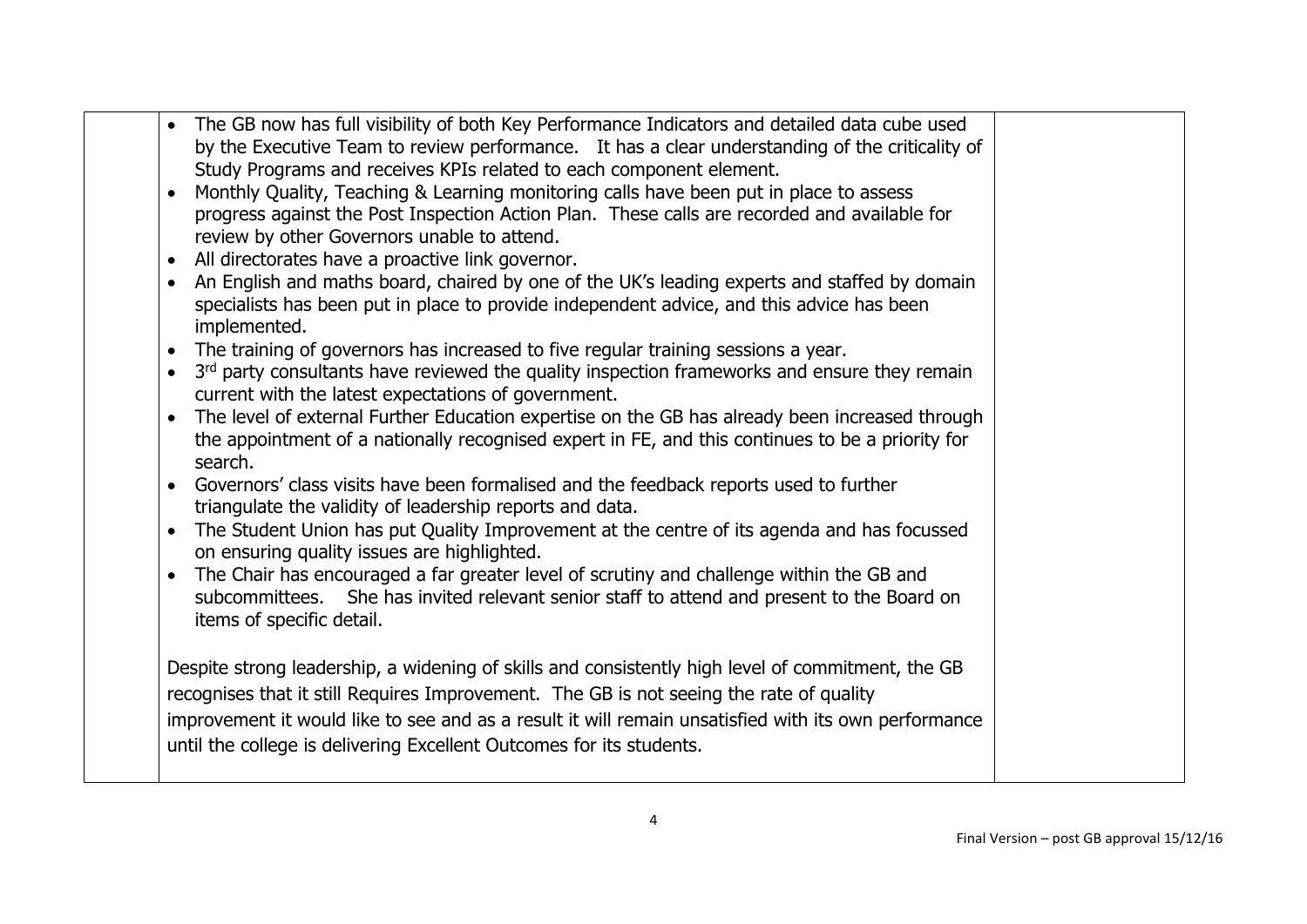| 2 | Do governors demonstrate an ambitious vision, have high expectations for what all<br>students can achieve and ensure high standards of provision and care for students? (CIF) In<br>particular, do governors support and strengthen the provider leadership and contribute to<br>shaping its strategic direction?                                                                                                                                                                                                                                                                                                                                                                                                                                                                                                                                                                                           |                                                                                      |
|---|-------------------------------------------------------------------------------------------------------------------------------------------------------------------------------------------------------------------------------------------------------------------------------------------------------------------------------------------------------------------------------------------------------------------------------------------------------------------------------------------------------------------------------------------------------------------------------------------------------------------------------------------------------------------------------------------------------------------------------------------------------------------------------------------------------------------------------------------------------------------------------------------------------------|--------------------------------------------------------------------------------------|
|   | The Governing Body are instrumental in setting the strategic priorities for the College. These are<br>updated annually through the Governing Body strategic away day, and recorded within an annual<br>statement of strategic priority. The first priority is provision of first-rate teaching and learning.                                                                                                                                                                                                                                                                                                                                                                                                                                                                                                                                                                                                | GB Away Day 12/2/16                                                                  |
| 3 | What strategic priority do governors give to the provision of English and mathematics to<br>ensure that students improve their levels of skills in these subjects compared with their<br>starting points?                                                                                                                                                                                                                                                                                                                                                                                                                                                                                                                                                                                                                                                                                                   |                                                                                      |
|   | Following the 2015 OFSTED inspection, and the issuing of the revised Common Inspection Framework,<br>the Governing Body and Senior Leadership recognised that it must radically improve its provision of<br>English and maths. Having extensively researched best practices within successful FE Colleges, the<br>college has subsequently: placed English and maths at the centre of the curriculum timetabling;<br>employed more specialist teachers; and created specialist English and maths centres at the centre of the<br>college facilities. To advise on best practise and to monitor implementation the Governing Body has<br>appointed a specialist English and maths board which is also attended by a member of the GB.<br>Furthermore, the GB has solicited continued support and challenge visits from the recently retired<br>OFSTED lead inspector responsible for the last OFSTED review. | <b>GB Minutes</b><br><b>QTL Minutes</b><br><b>QTL Monitoring call</b><br>recordings. |
|   | Through 2016, despite material investments, it became clear that the progress on English and maths<br>was not satisfactory. Furthermore, the principal reported severe difficulties in hiring due to a national<br>shortage of quality staff. The GB approved hiring in a new leader for English and maths, increased<br>levels of investment for recruitment and investigated the purchase of accommodation to increase the<br>college's attractiveness. It has spent significant time with the college leadership to understand the root<br>causes of poor performance and to understand national best practise.                                                                                                                                                                                                                                                                                          |                                                                                      |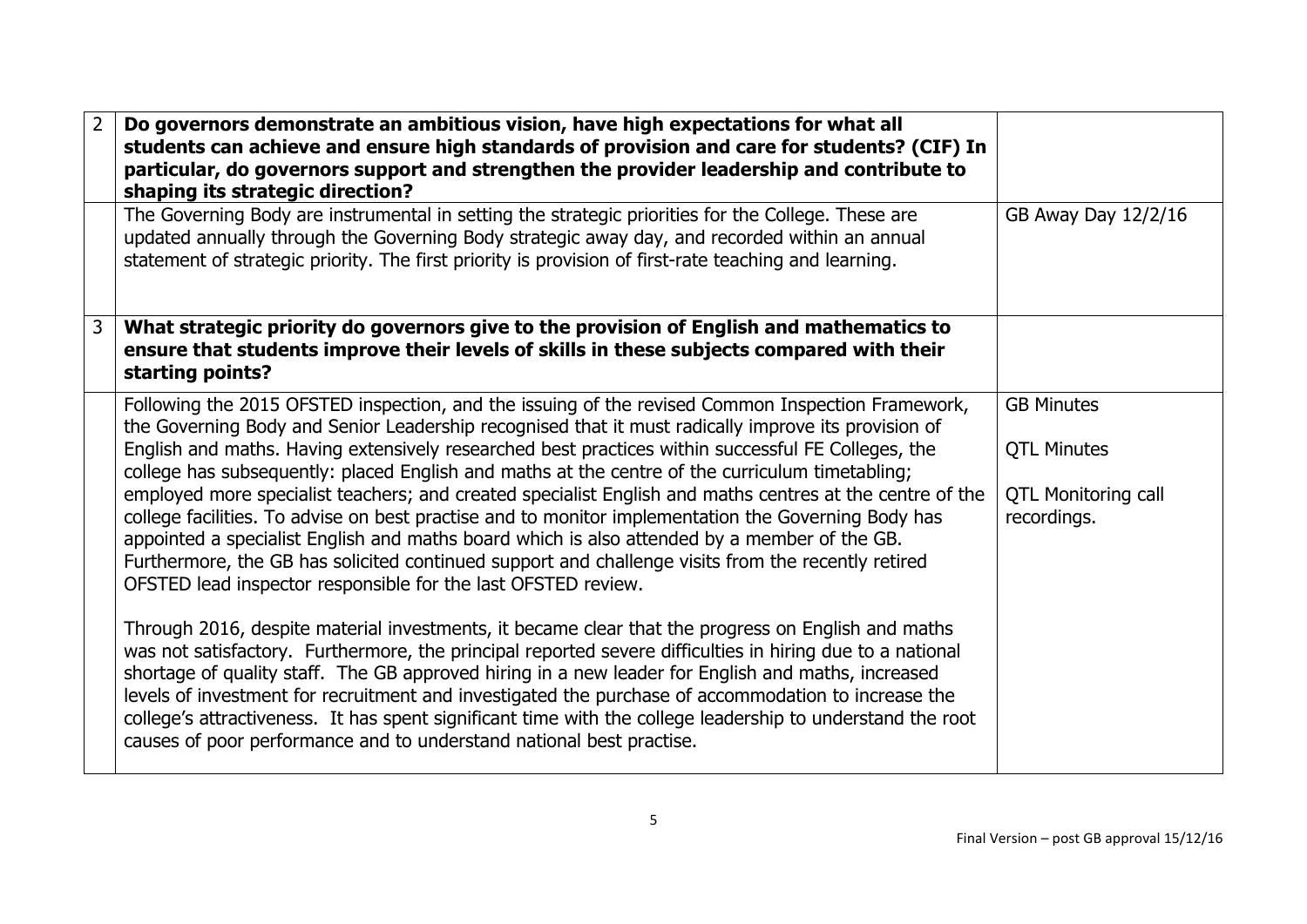|                | Whilst the college has delivered absolute increase in the total number of students achieving A-C its<br>percentage performance has declined. Furthermore, teaching staff significantly over-graded anticipated<br>grades and as a result the college failed to predict the percentage decline accurately. The GB shares the<br>college's disappointment in these results and continues to work with the leadership and external experts<br>to prioritise improvement in 16/17.                                                                       |                     |
|----------------|------------------------------------------------------------------------------------------------------------------------------------------------------------------------------------------------------------------------------------------------------------------------------------------------------------------------------------------------------------------------------------------------------------------------------------------------------------------------------------------------------------------------------------------------------|---------------------|
| $\overline{4}$ | How successfully are ambitions for the college's performance set, reviewed and<br>communicated with staff, students, employers and other partners, and what impact has this<br>had on the quality of provision and outcomes for all students?                                                                                                                                                                                                                                                                                                        |                     |
|                | The Governing Body has set a clear target that the college must be judged at least Good within two<br>years, with a clear expectation that it must strive for Outstanding outcomes for all students. To deliver<br>this goal, the college has developed a clear college Improvement plan which can be monitored through<br>its progress against a set of core and stretching Key Performance Indicators (KPIs) agreed with<br>governors. These KPIs are monitored monthly through the QTL monitoring calls and presented at every<br>Governing Body. |                     |
|                | The college communicates with local employers through its engagement strategy and Campus Advisory<br>Committees. Engagement is at strategic level with key local stakeholders, such as the local enterprise<br>partnership (LEP), local authorities, MPs and local and regional business groups.                                                                                                                                                                                                                                                     |                     |
| 5              | How well do Governors know the college and understand its strengths and weaknesses?                                                                                                                                                                                                                                                                                                                                                                                                                                                                  |                     |
|                | The Governing Body's knowledge of the provider's strengths and weaknesses has been significantly<br>strengthened by improving the triangulation of information from multiple sources:                                                                                                                                                                                                                                                                                                                                                                | GB and QTL minutes. |
|                | detailed Governing Body papers presented by the senior leadership team in Governing Body<br>$\bullet$<br>meetings and subsequent support and challenge of senior staff                                                                                                                                                                                                                                                                                                                                                                               |                     |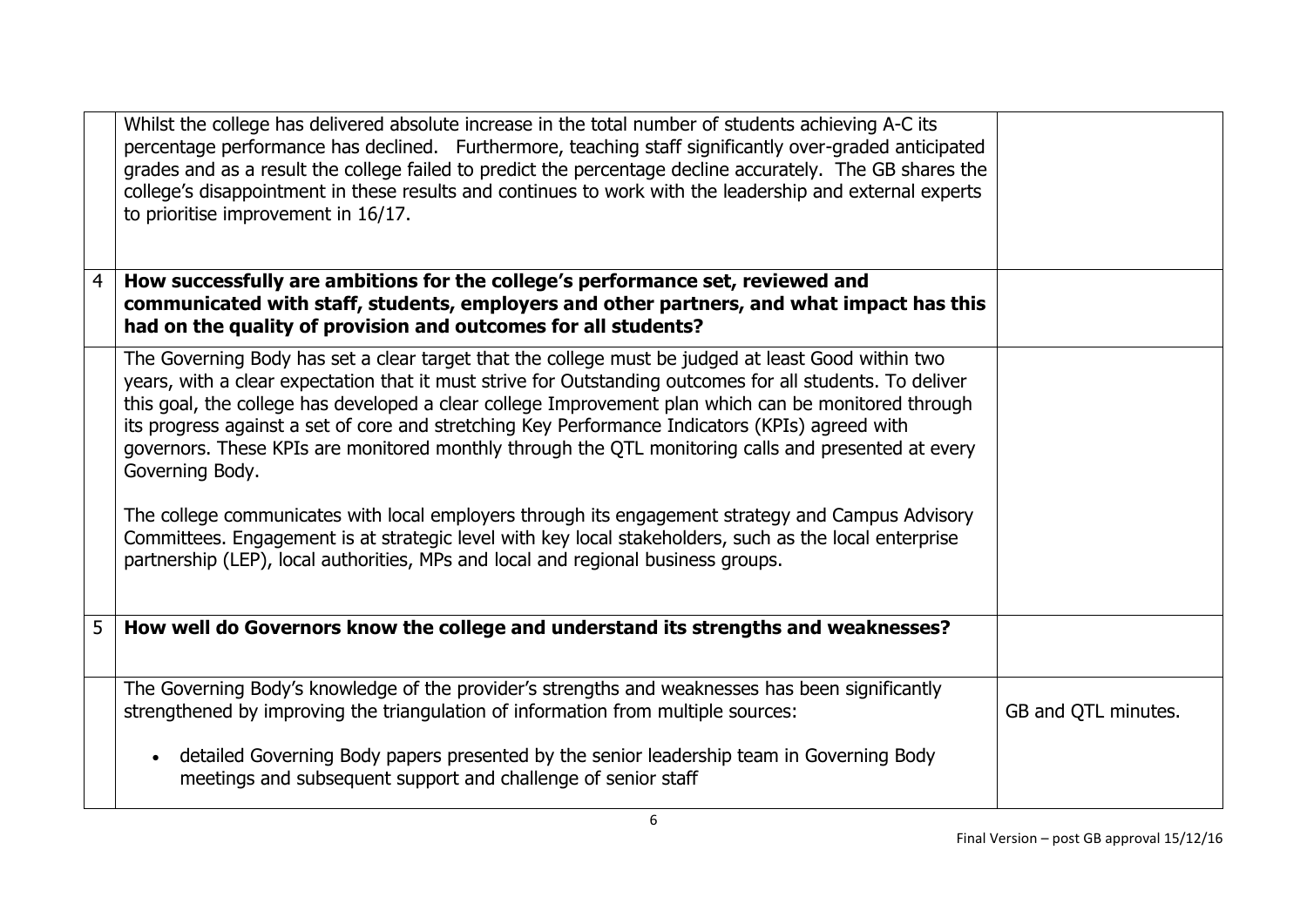- detailed sub-committee papers and subsequent support and challenge of staff members
- student union representation on Governing Body and sub-committees
- the annual student voice survey
- progress data provided on a monthly basis to the QTL Committee
- faculty knowledge though the faculty link governor scheme
- regular governor visits reports which are recorded and circulated
- feedback from the independent English and maths board
- written feedback and governor attendance of the Curriculum Performance Audits
- circulation of OFSTED and former OFSTED support and challenge visit reports

Despite this extensive range of data sources, and 3<sup>rd</sup> party expertise the Governing Body recognises that both the GB and Senior Management have imperfect quality data and the data is still not accurately predicting exam results in all areas. Addressing this will require an improvement in the ability of frontline teaching staff to predict grades and this will be a focus of staff development.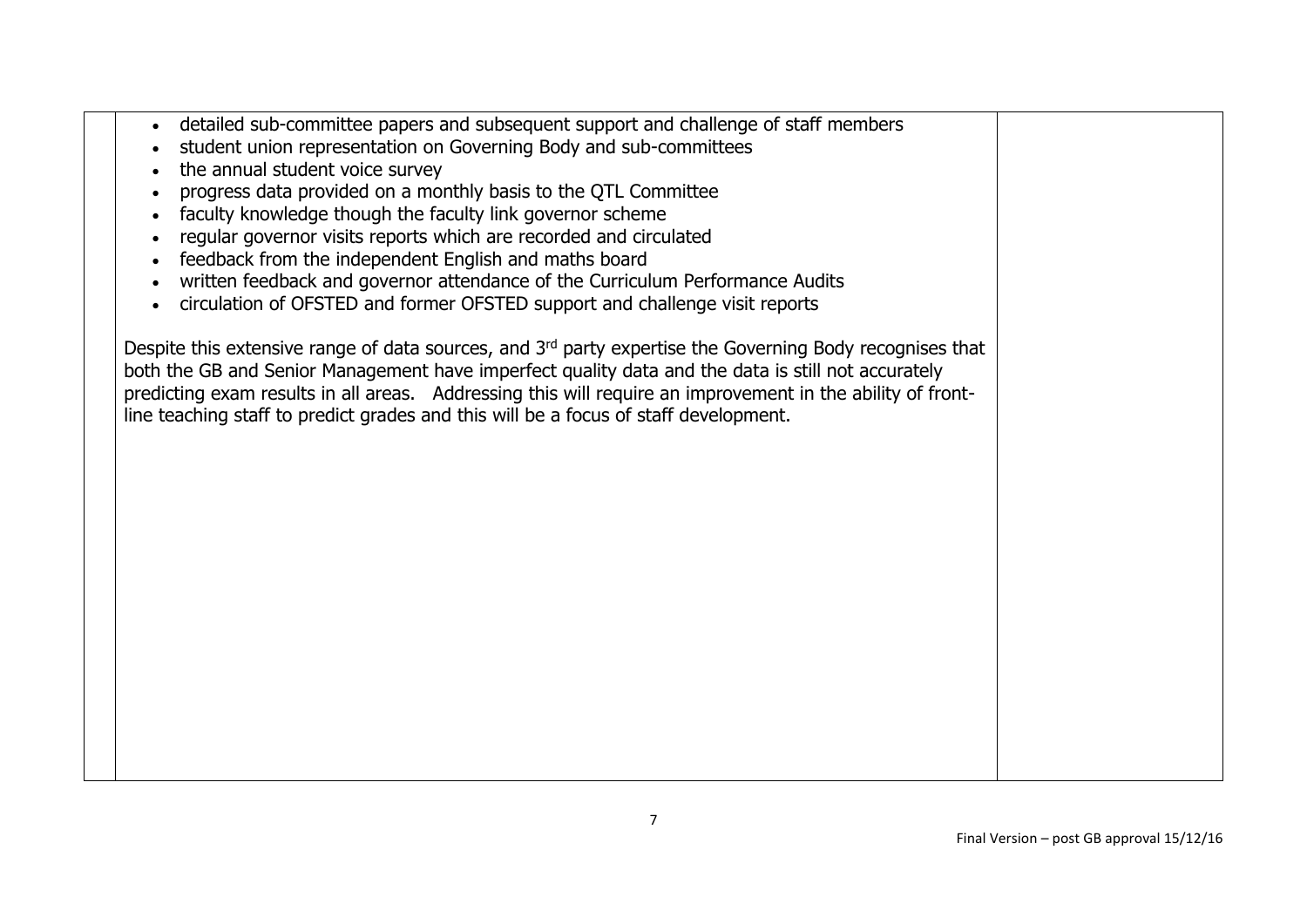| 6 | How successfully do leaders, managers and governors secure and sustain improvements to<br>teaching, learning and assessment through high quality professional development,<br>including developing management and leadership capacity and robust performance<br>management to tackle weaknesses and promote good practice across all types of provision? |  |
|---|----------------------------------------------------------------------------------------------------------------------------------------------------------------------------------------------------------------------------------------------------------------------------------------------------------------------------------------------------------|--|
|   | How do Governors challenge and hold senior leaders and managers to account for<br>improving the quality of learning and the effectiveness of performance management<br>systems?                                                                                                                                                                          |  |
|   | The GB support the college leadership to invest in high quality professional development. In 2015/16<br>this has focussed in particular in improving the quality of English and maths embedded by vocational<br>teaching staff in core lessons.                                                                                                          |  |
|   | As identified in 5 above, the GB has increased its level of challenge and scrutiny as well as its<br>involvement and level of support.                                                                                                                                                                                                                   |  |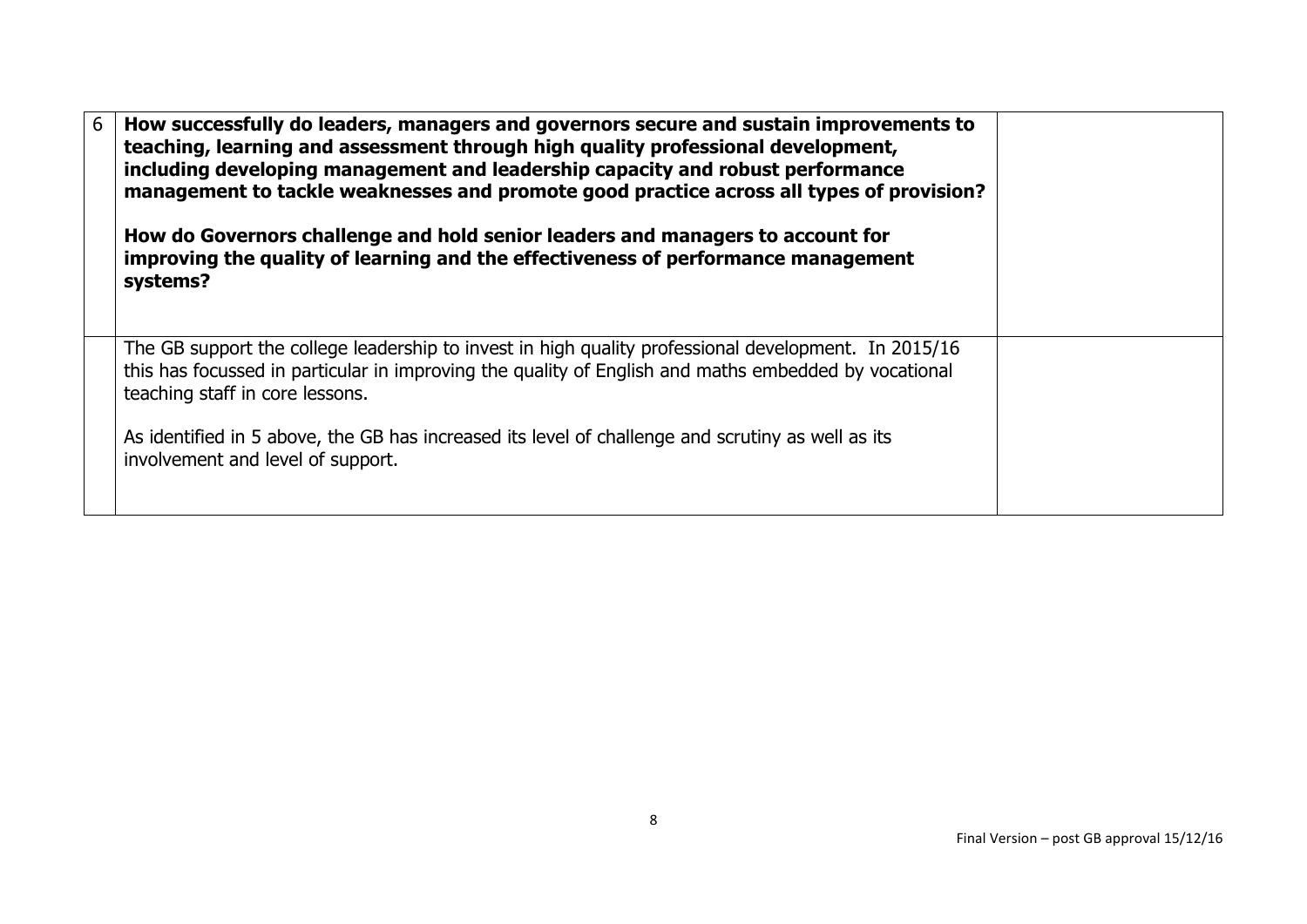| $\overline{7}$ | Do governors evaluate the quality of the provision and outcomes through accurate and<br>robust self-assessment which is rigorous and takes into account the views of students,<br>employers and other stakeholders, and use the findings to develop capacity for sustainable<br>improvement? (CIF)<br>How successfully planned and managed learning programmes are, the curriculum and                                                                                                                                                                                                                                                                                                                                                                    |  |
|----------------|-----------------------------------------------------------------------------------------------------------------------------------------------------------------------------------------------------------------------------------------------------------------------------------------------------------------------------------------------------------------------------------------------------------------------------------------------------------------------------------------------------------------------------------------------------------------------------------------------------------------------------------------------------------------------------------------------------------------------------------------------------------|--|
|                | careers advice so that all students get a good start and are well prepared for the next<br>stage in their education, training or employment?                                                                                                                                                                                                                                                                                                                                                                                                                                                                                                                                                                                                              |  |
|                | The College revised its self-assessment process for 2014/15 in the light of inspection findings from<br>Ofsted in March 2015. A range of regular training sessions both external and internal help ensure<br>Governors have a good understanding of self-assessment. Governors closely monitor KPIs, and dig<br>deeply into the root cause of trends and data $-$ supported as appropriate by independent external<br>experts.                                                                                                                                                                                                                                                                                                                            |  |
|                | The involvement of Student and Staff Governors in Committees and Governing Body meetings enables<br>Governors to understand and challenge the experiences of student and staff at the College. Student<br>representatives on the Governing Body are articulate and influential.                                                                                                                                                                                                                                                                                                                                                                                                                                                                           |  |
|                | Strong links have been established with key local stakeholders, both through regular engagement by<br>senior staff and by the representation of staff, local employers, educators and local government on the<br>GB.                                                                                                                                                                                                                                                                                                                                                                                                                                                                                                                                      |  |
|                | With the increased focus on study programmes in 2015/16 the amount of work experienced facilitated<br>for students has been dramatically increased through the provision of specialised teams and the<br>support of the GB. The GB recognises that the government currently chooses not to count the<br>extensive employment experience of many MKC students from their part time jobs, nor does it fully<br>recognise the employment within the college's own commercial facilities. Regardless of this, the GB<br>believes that such employment materially increases the life chances and employment prospects of the<br>college's students and as such seeks to encourage and support such employment so that all students<br>get off to a good start. |  |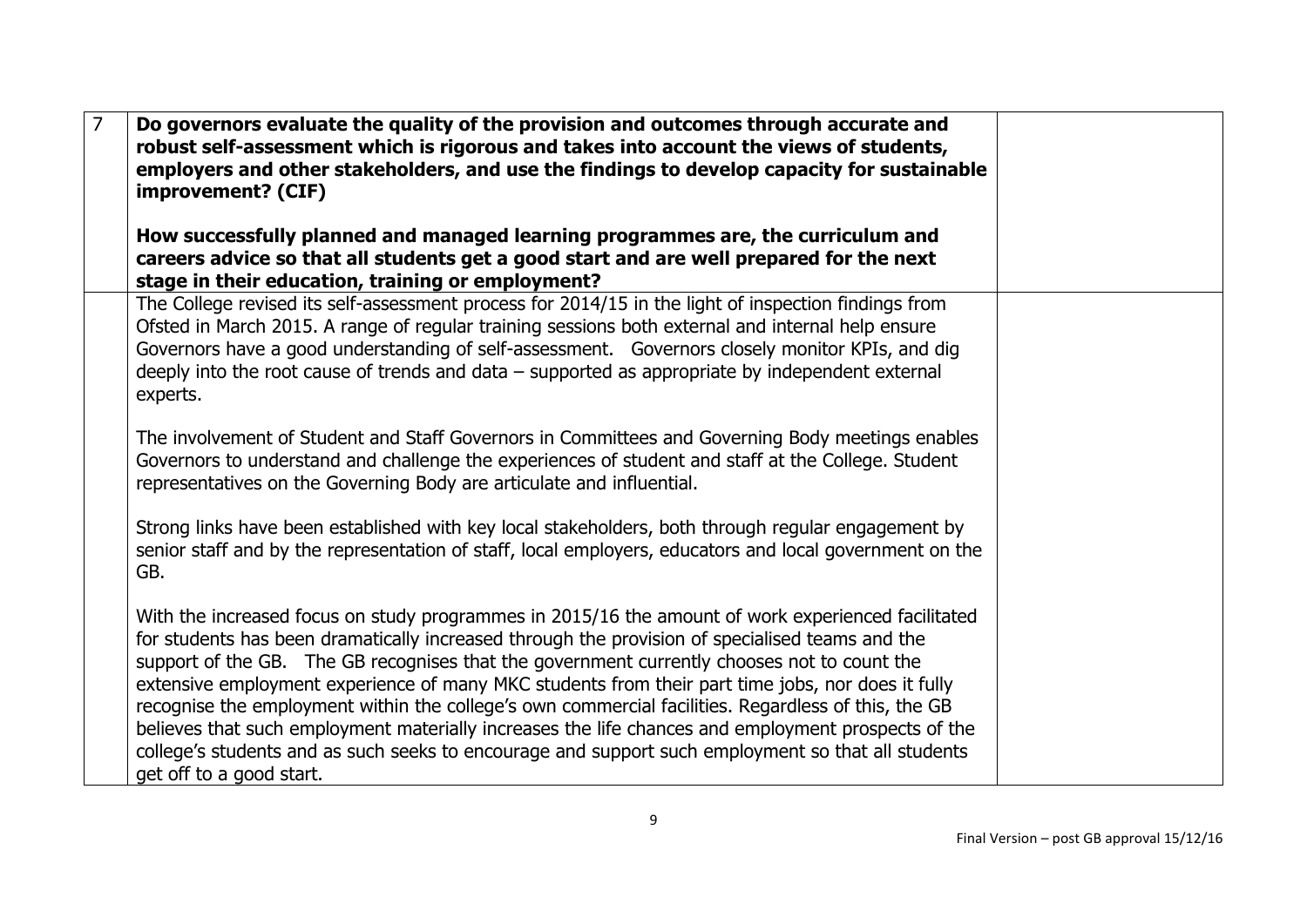| 8 | How do governors ensure that learning programmes have suitable breadth, depth and<br>relevance so that they meet any relevant statutory requirements, as well as the needs and<br>interests of students and employers, nationally and in the local community? (CIF)<br>How do leaders, managers and governors collaborate with employers and other partners<br>to ensure that the range and content of the provision is aligned to local and regional<br>priorities (CIF)                              |                              |
|---|--------------------------------------------------------------------------------------------------------------------------------------------------------------------------------------------------------------------------------------------------------------------------------------------------------------------------------------------------------------------------------------------------------------------------------------------------------------------------------------------------------|------------------------------|
|   | The range of scope of provision is reviewed annually within the Quality, Teaching and Learning<br>Committee which robustly challenges the senior leadership to demonstrate that the scope meets the<br>needs of the community and employers.                                                                                                                                                                                                                                                           | <b>QTL Committee minutes</b> |
|   | The college uses a wide range of labour market intelligence (LMI) to help determine the programmes<br>offered for students. These broadly break into four areas:                                                                                                                                                                                                                                                                                                                                       |                              |
|   | 1 - Identifying the needs of students, through market share and travel to learn analysis, alongside<br>feedback from students and enrolment on particular programmes of study.                                                                                                                                                                                                                                                                                                                         |                              |
|   | 2 - Local and regional skills priorities. Using data that shows the current and future skills priorities as<br>set out by the South East Local Enterprise Partnership (SELEP) and local county and borough councils<br>that the college covers to recognise the economic development needs and which types of provision<br>need to align to these. A matrix is produced annually that shows which programmes meet these needs<br>and those that do not require additional rationale and justification. |                              |
|   | 3 - Quality of provision. Looking at the historical performance of programmes and determining the<br>need to specialise or continue is a much more recent and robust part of the decision making process.                                                                                                                                                                                                                                                                                              |                              |
|   | 4 – National government policy. Ensuring that programmes and courses offered also match any<br>national priorities for delivery. This includes ensuring that employers are involved in offering and<br>developing 16-19 study programmes to help improve the employability skills of students.                                                                                                                                                                                                         |                              |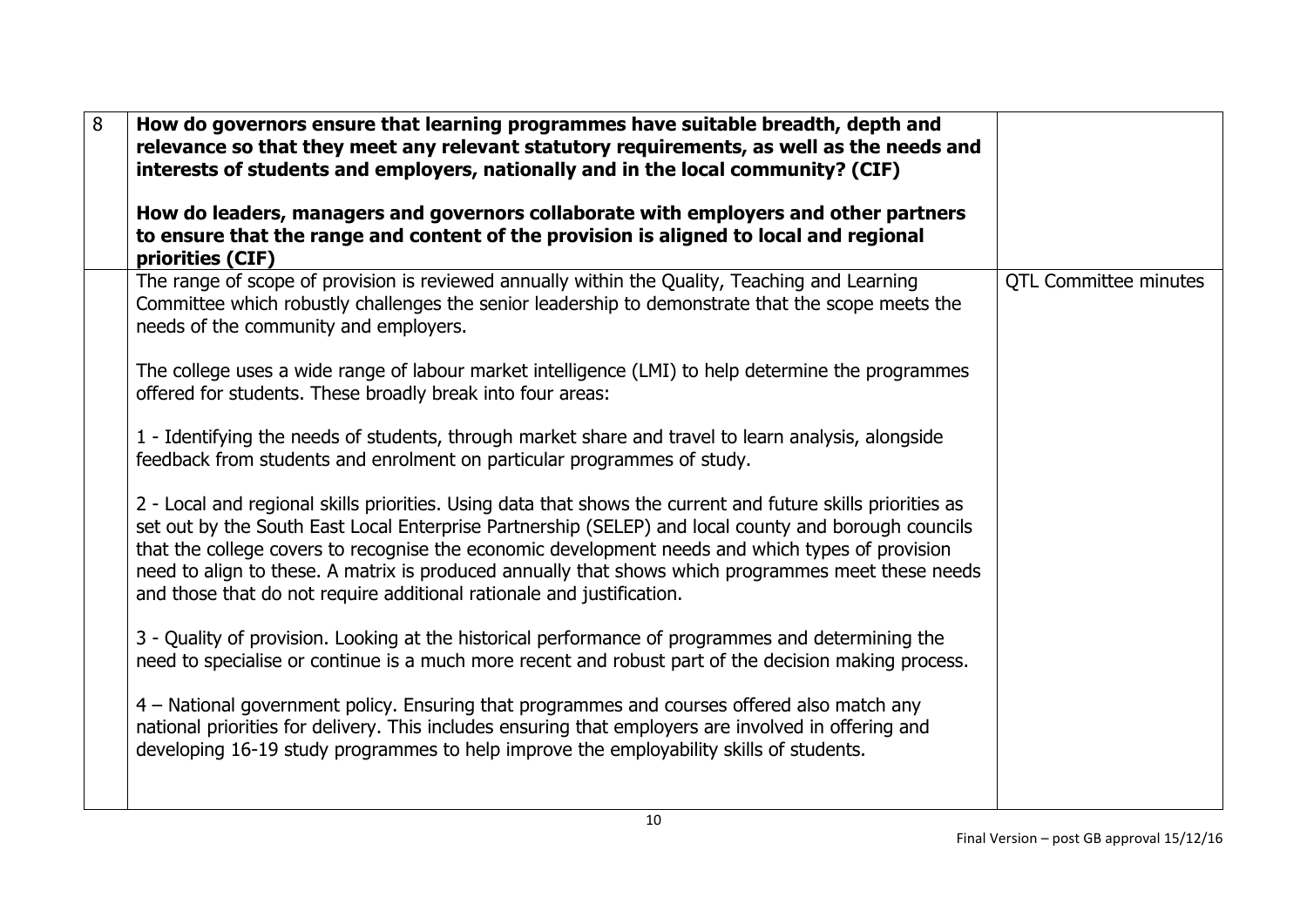| Business planning procedures take place each year as part of the colleges business planning cycle.<br>These are reported at Governing Body, and also utilise the expertise of various Governors, and<br>advisory committee members to help ensure the curriculum reflects local needs.                                                                                                                                                                                       |                          |
|------------------------------------------------------------------------------------------------------------------------------------------------------------------------------------------------------------------------------------------------------------------------------------------------------------------------------------------------------------------------------------------------------------------------------------------------------------------------------|--------------------------|
| Leaders and managers focus well on developing a curriculum that aligns to the employment needs in<br>Medway and Kent. Senior leaders have developed strong links with a number of key partners in the<br>complex regional landscape straddled by the college, including local councils, the Local Enterprise<br>Partnership, Chambers of Commerce, and regional and local employers.                                                                                         |                          |
| Employers are increasingly involved in curriculum planning process; they provide valuable advice on<br>curriculum design, and resources in many subjects, for example hairdressing, health care, hospitality,<br>and performing arts. The Advisory committees, and wider engagement with employers help them to<br>comment on the design of curriculum and the outputs in relation to skills of students entering the<br>workplace.                                          |                          |
| Faculty curriculum plans focus well on maximising students' opportunities to move straight into<br>employment; further work is needed to assess the extent to which students' destinations at the end of<br>their courses match their intentions at the start.                                                                                                                                                                                                               |                          |
| The college engagement with local employers, and alignment to local and regional, is regularly<br>presented in the Governing Body Principal's Report. This includes engagement at strategic level with<br>key local stakeholders, such as the local enterprise partnership (LEP), local authorities, MPs and local<br>and regional business groups.                                                                                                                          |                          |
| The Search & Governance Committee conduct an annual review of the skills audit to ensure that the<br>skills and experience of Governors meets the requirements of the Board. As vacancies arise any skills<br>gaps are addressed and taken into account when appointing new members. Governors currently<br>represent local employers, (3) Local Government, (1) education (1). There is further representation of<br>local employers on the advisory boards of each campus. | <b>S&amp;G Committee</b> |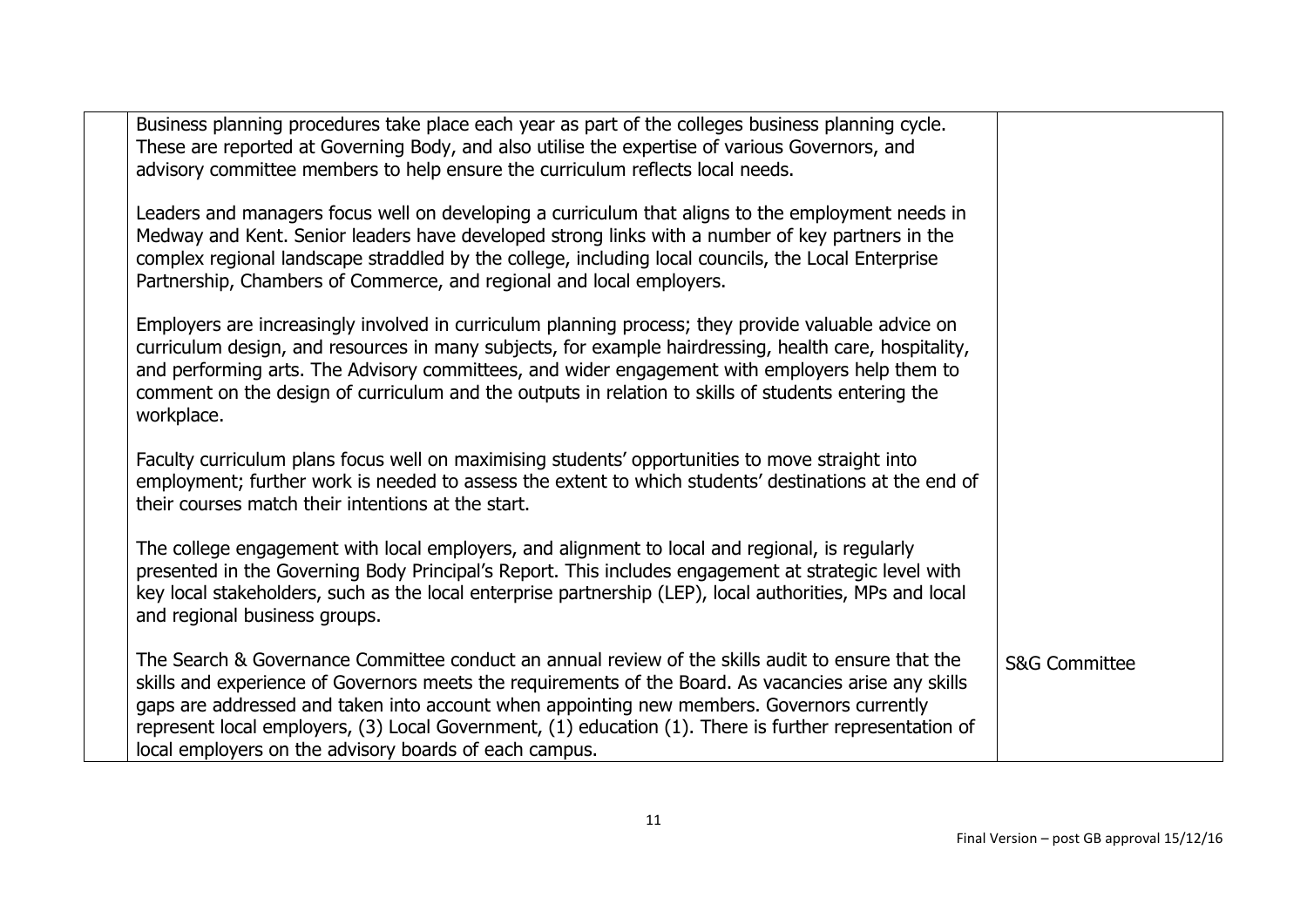| 9  | How effectively do leaders, managers and governors monitor the progress of groups of<br>students so that none is disadvantaged or underachieves?                                                                                                                                                                                                                                                                                                                                                                                                                                          |                       |
|----|-------------------------------------------------------------------------------------------------------------------------------------------------------------------------------------------------------------------------------------------------------------------------------------------------------------------------------------------------------------------------------------------------------------------------------------------------------------------------------------------------------------------------------------------------------------------------------------------|-----------------------|
|    | Stretching targets for the progress of each learner are set within each students PLP (Personal Learning<br>Plan), and this can be monitored by the student, the relevant member of teaching staff and by parents.<br>This allows action to be taken at the learner level to ensure none is disadvantaged or underachieves.<br>This data is rolled up into monthly data for each group of students which is monitored at a faculty level<br>- and can be discussed with the relevant link governor. Summary data is then presented to the QTL<br>and Governing Body.                       |                       |
|    | Managers leading on Diversity and Inclusion collect data on achievement of some of the equality act<br>protected characteristics including race, disability and gender. This information is used to identify<br>where there are disparities and set an agenda for action to deal with problem areas. The information is<br>discussed at the D&I Committee where responsible managers and staff explain actions and can be<br>challenged on areas for development. Arrangements are being put in place for this data and associated<br>actions to be presented at Governing Body meetings. | D&I Committee minutes |
| 10 | How effectively do leaders, managers and governors monitor the progression and<br>destinations of their students (including whether students enter secure and sustained<br>employment) and use this information to improve provision?                                                                                                                                                                                                                                                                                                                                                     |                       |
|    | In addition to monitoring students' progression on and between courses, the college completes a<br>comprehensive destination survey each year. In 2015/16 the survey captured the actual destinations of<br>students from 2014/15, 6 months after leaving the college. Of these, 92% had positive known<br>destinations which is either counted as progression to the next level of study, progression to University,<br>or progression into employment.                                                                                                                                  |                       |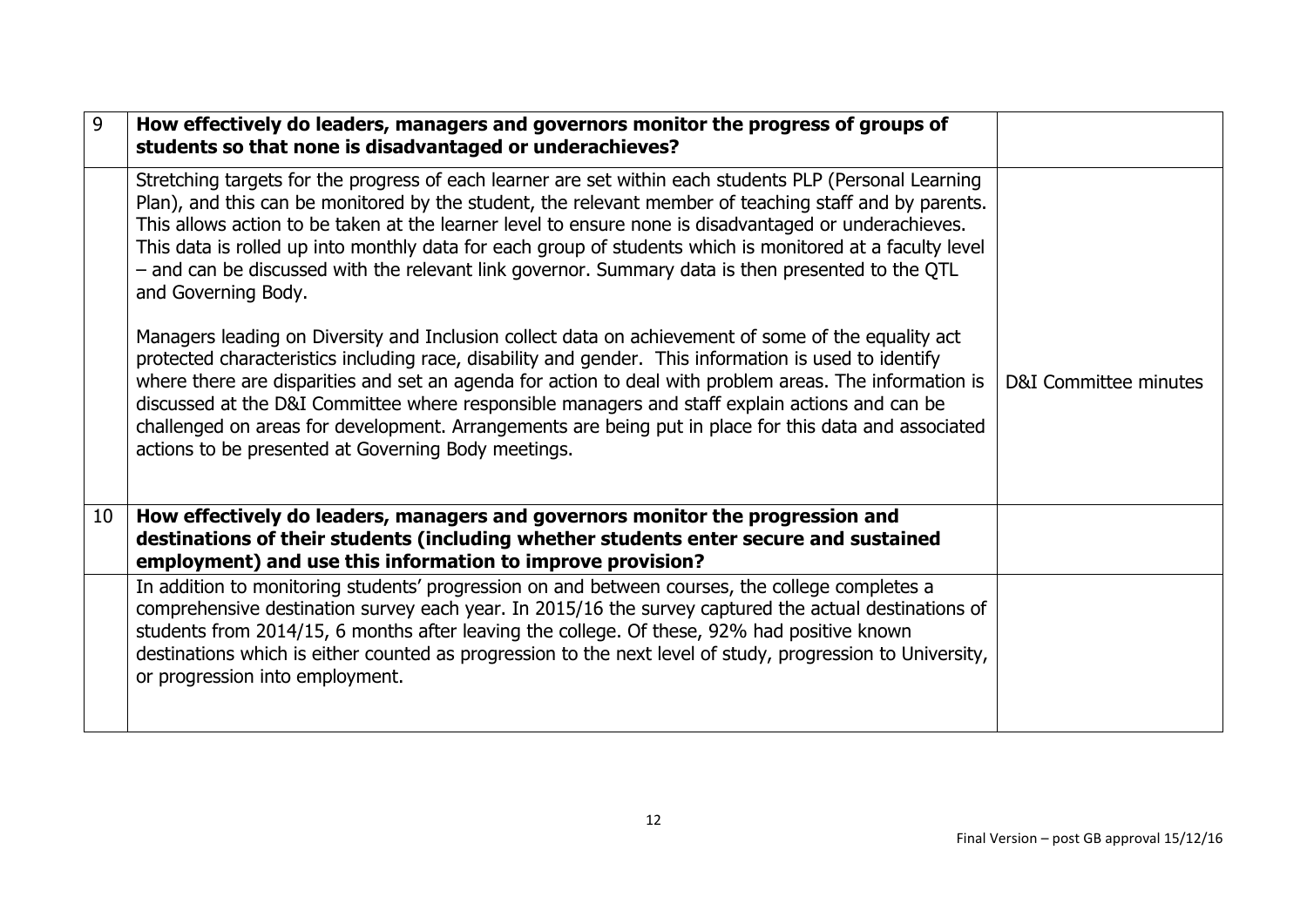| 11 | How do leaders, managers and governors:                                                                                                                                                                                                                                                                                                                                                                                                                                                                                                                                                                                                                                                                                                                                                                                                                                                                                                                                                                                                           |  |
|----|---------------------------------------------------------------------------------------------------------------------------------------------------------------------------------------------------------------------------------------------------------------------------------------------------------------------------------------------------------------------------------------------------------------------------------------------------------------------------------------------------------------------------------------------------------------------------------------------------------------------------------------------------------------------------------------------------------------------------------------------------------------------------------------------------------------------------------------------------------------------------------------------------------------------------------------------------------------------------------------------------------------------------------------------------|--|
|    | Actively promote equality and diversity, tackle bullying and discrimination and narrow<br>any gaps in achievement between different groups of students? (CIF)<br>Focus public funding on people who are disadvantaged and least likely to participate in<br>$\bullet$<br>education and training?<br>Work with other partners to widen participation and support students' progression to<br>further learning and/or employment relevant to their personal circumstances?<br>(NEETS) (FEHB)<br>Use the funding for students with high needs so that their individual learning<br>programmes challenge them to develop their independence and prepare them for their<br>future?<br>Prepare students for successful life in modern Britain and promote the fundamental<br>British values of democracy, the rule of law, individual liberty and mutual respect and<br>tolerance of those with different backgrounds, faiths and beliefs?                                                                                                              |  |
|    | The HR Director presented the Diversity and Inclusion 2014/15 to the Governing Body at their meeting<br>on 8 June 2016 to bring them up to date and ensure they were aware of their roles and<br>responsibilities. This is also included in the induction pack for new Governors. The high quality of<br>papers produced enables Governors to understand their roles and responsibilities and identify any gaps<br>in achievement. This includes an annual report of disciplinary cases as well as regular visits to<br>curriculum areas to talk about student behaviour.<br>The Diversity & Inclusion Committee has a governor on the group. It highlights and identifies key<br>performance of different groups and agrees strategies to further reduce these gaps. It also helps to<br>recognise and embed equality & diversity into teaching, learning and assessment. The introduction of<br>diversity champions, and a lead for equality & diversity working across college, has helped further<br>promote this amongst staff and students. |  |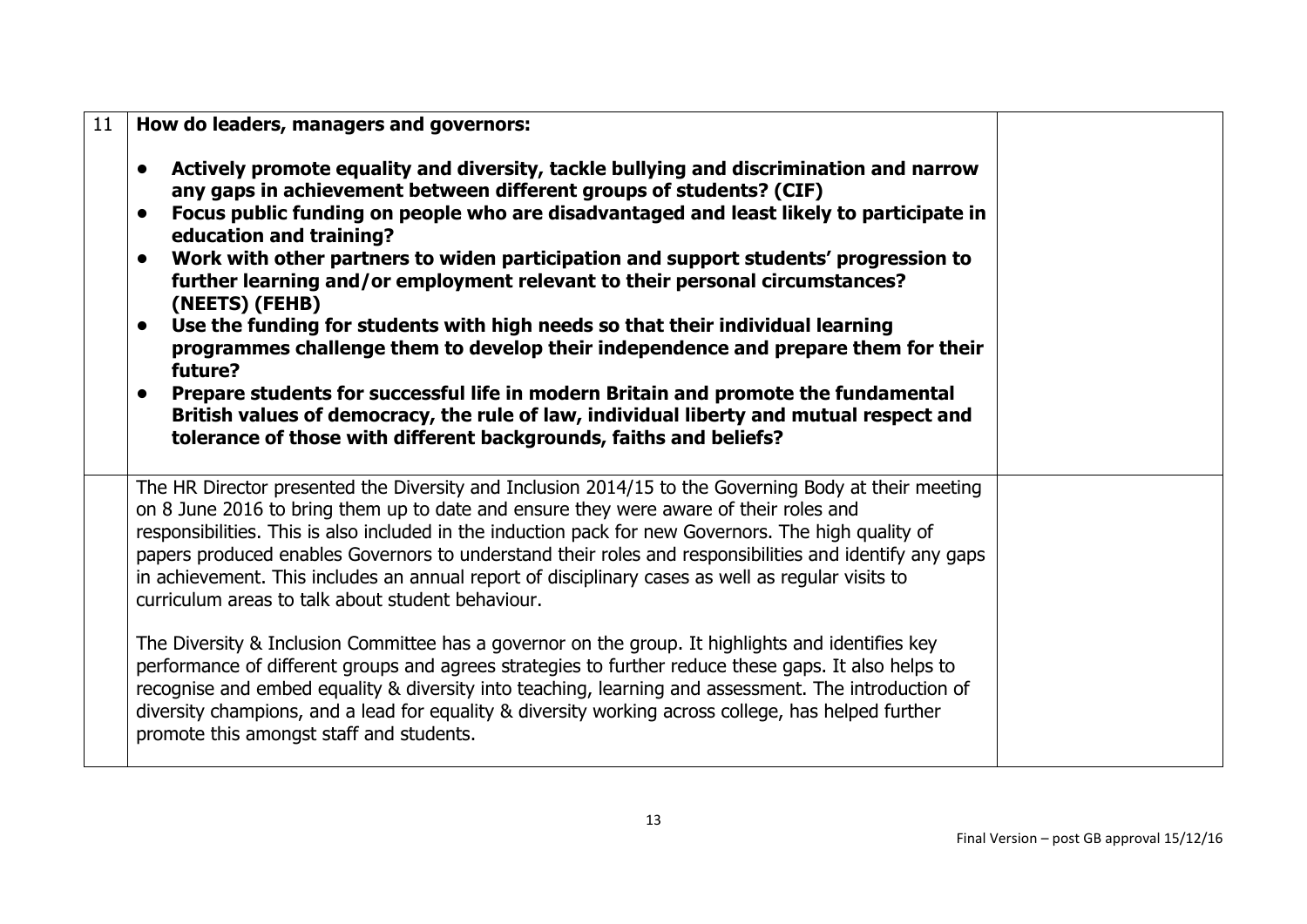|    | The Diversity and Inclusion Committee makes real decisions that have a positive impact on students.<br>Senior leadership and governor representation demonstrates commitment to the diversity aims of the<br>college. Training has been identified and provided for staff and governors.                                                                                                                                                                                                                                                                                                                                                                                                                  |                                                                                                                              |
|----|-----------------------------------------------------------------------------------------------------------------------------------------------------------------------------------------------------------------------------------------------------------------------------------------------------------------------------------------------------------------------------------------------------------------------------------------------------------------------------------------------------------------------------------------------------------------------------------------------------------------------------------------------------------------------------------------------------------|------------------------------------------------------------------------------------------------------------------------------|
| 12 | How do leaders, managers and governors make sure that safeguarding arrangements to<br>protect young people and students meet all statutory and other government requirements,<br>promote their welfare and prevent radicalisation and extremism?                                                                                                                                                                                                                                                                                                                                                                                                                                                          |                                                                                                                              |
|    | Arrangements for safeguarding students are good. Staff are trained well to recognise most risks to<br>students, and managers with specific responsibilities for keeping students safe are skilled and thorough<br>in monitoring any problems. Links with external agencies are good. Security personnel, staff and<br>students combine very effectively to provide a safe and welcoming environment for each other.<br>Safeguarding leaders have developed plans to raise awareness of the risks of radicalisation and<br>extremism through the Prevent agenda, and significant effort was extended in 2015/16 to ensure all<br>governors, staff and students had comprehensive training on this subject. | <b>GB PREVENT training</b><br>given to governors on<br>$23/3/16$ by external<br>consultants and 8/6/16<br>by internal staff. |
|    | The Governing Body agreed the Safeguarding Policy in December 2014 and agreed it was fit for<br>purpose. Safeguarding is a regular slot on the training cycle for Governors and updates are brought to<br>the Board as required.                                                                                                                                                                                                                                                                                                                                                                                                                                                                          |                                                                                                                              |
|    | We have a lead Governor on Safeguarding who has completed the necessary training and attends the<br>internal Safeguarding meetings. The College runs regular training on the Safeguarding/PREVENT<br>strategy and is a compulsory component of training for all staff.                                                                                                                                                                                                                                                                                                                                                                                                                                    |                                                                                                                              |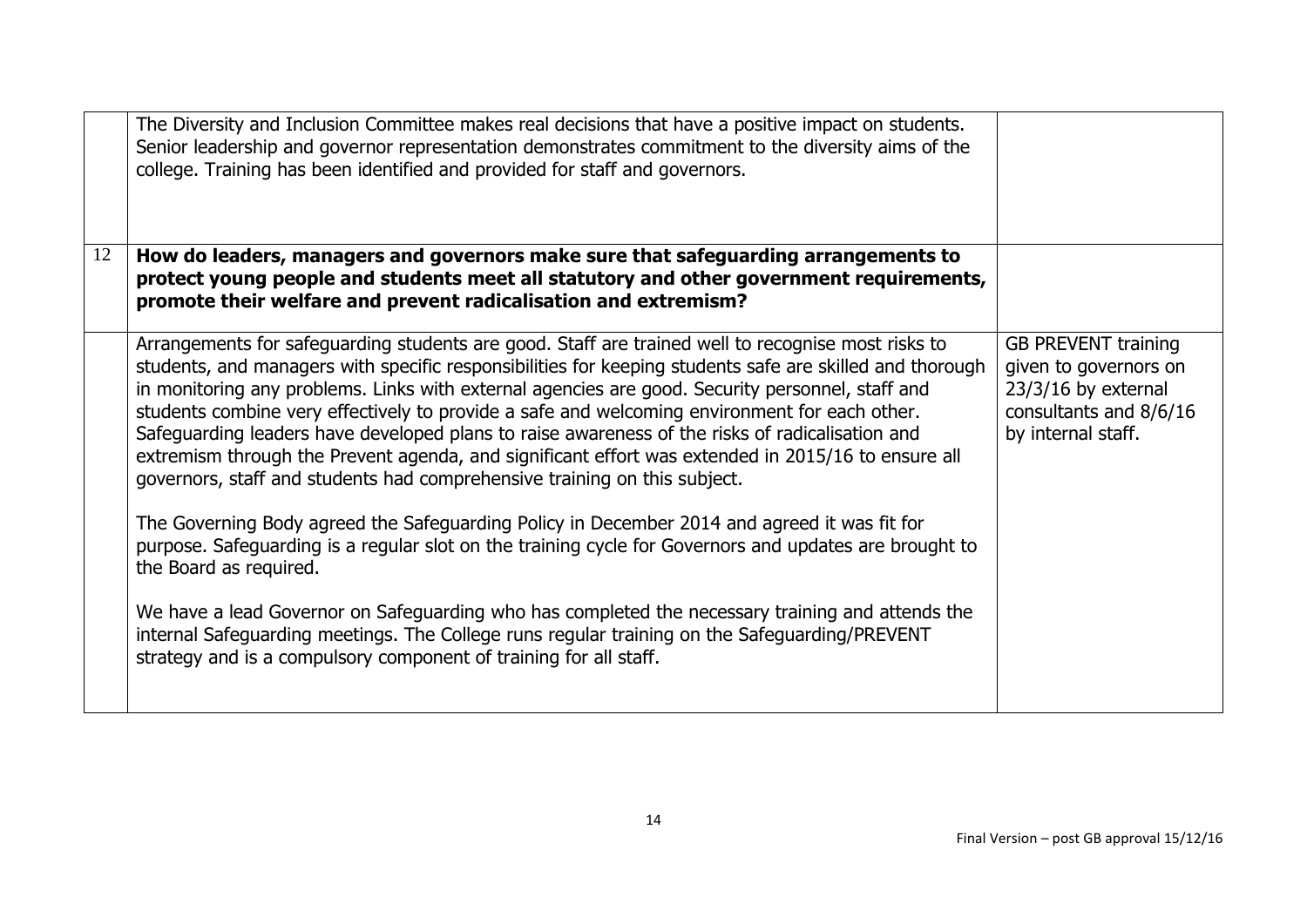|    | Governors have received training, and updates on how the Prevent agenda is being developed at the<br>college. Staff continue to be trained and supported to promote British values.<br>All staff for whom it is required to have that required to have a Disclosure and Barring Service (DBS)<br>check have been checked or are awaiting confirmation from the DBS office, with risk assessments<br>having been carried out. The HR department monitor compliance. AOC advise that Colleges are not<br>eligible to request barring information for Governors as under the new definition they are not<br>considered as working in regulated activity.<br>Governors received an overview of legislative change for young people with Special Education Needs<br>(SEN) and Students with Learning Difficulties and Disabilities (LLDD) and their implications and<br>responsibilities for FE College including Governors. | <b>GB PREVENT training</b><br>given to governors on<br>$23/3/16$ by external<br>consultants and 8/6/16<br>by internal staff. |
|----|-------------------------------------------------------------------------------------------------------------------------------------------------------------------------------------------------------------------------------------------------------------------------------------------------------------------------------------------------------------------------------------------------------------------------------------------------------------------------------------------------------------------------------------------------------------------------------------------------------------------------------------------------------------------------------------------------------------------------------------------------------------------------------------------------------------------------------------------------------------------------------------------------------------------------|------------------------------------------------------------------------------------------------------------------------------|
| 13 | To what extent does the Governing Body comply with its requirement in the Foundation<br>Code of Governance and the Code of Good Governance for English Colleges?                                                                                                                                                                                                                                                                                                                                                                                                                                                                                                                                                                                                                                                                                                                                                        |                                                                                                                              |
|    | The Governing Body complied with the Foundation Code of Governance (adopted 23 March 2012) and<br>adopted the Audit & Accountability Annex to the Code on 11 June 2013. The Search & Governance<br>Committee reviewed the new Code of Good Governance for English Colleges and went through the<br>'must' and 'should' items. They agreed an action plan and recommended adoption of the Code. The<br>Governing Body adopted the Code in July 2015. Compliance with the code was reviewed by the<br>Chairman of the QTL Committee in August 2016                                                                                                                                                                                                                                                                                                                                                                        | <b>S&amp;G Committee minutes</b>                                                                                             |
|    | The Remuneration Committee reviews the Clerk's salary along with the other SPH when considering<br>the annual pay award.                                                                                                                                                                                                                                                                                                                                                                                                                                                                                                                                                                                                                                                                                                                                                                                                | Remuneration<br>Committee 4/2/16                                                                                             |
|    | Governance is audited by the College's internal auditors as part of their cycle and is due in January<br>2017.                                                                                                                                                                                                                                                                                                                                                                                                                                                                                                                                                                                                                                                                                                                                                                                                          |                                                                                                                              |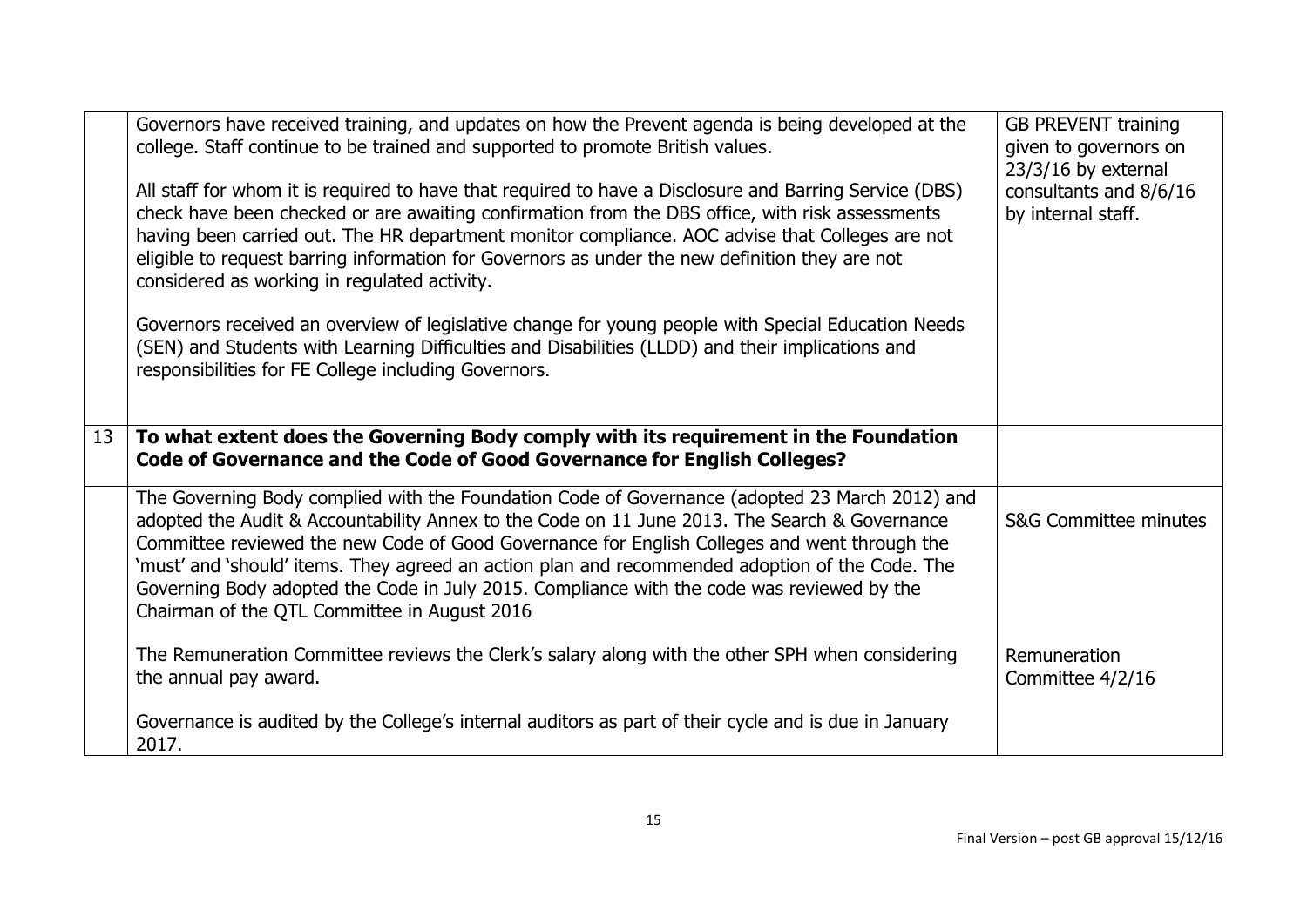## Governance Improvement Plan (GIP)

|    | <b>Areas for Improvement</b>                                                                                                                       | <b>Target</b>                                               | <b>Action</b>                                                                                                                                                                                                                                                                                                                                                                                                                         | <b>Action Owner</b> | <b>Completion</b><br><b>Date</b>                   |
|----|----------------------------------------------------------------------------------------------------------------------------------------------------|-------------------------------------------------------------|---------------------------------------------------------------------------------------------------------------------------------------------------------------------------------------------------------------------------------------------------------------------------------------------------------------------------------------------------------------------------------------------------------------------------------------|---------------------|----------------------------------------------------|
| 1. | Continue to strengthen rate of<br>sustained improvement in<br>quality of teaching and learning<br>(QTL) & ensuring successful<br>Ofsted Inspection | Progress to Good                                            | Continue to push hard for improvement in<br>a)<br>MIS to allow accurate tracking of progress<br>and outcomes for groups of leading<br>Monitor specific improvement in $1st$ line<br>b)<br>teachers ability to accurate predict grades<br>Maintain Monthly QTL progress calls to<br>$\mathsf{C}$<br>ensure continued focus.<br>d) Reaffirm Governors commitment to each do<br>3 visits a year and ensure clear feedback is<br>provided | Chair of QTL        | Jan 2017<br>Through<br>Period<br>Through<br>Period |
| 2  | Ensure Improvement of English<br>and maths staffing and<br>subsequent outcome for<br>learners                                                      | Fully resourced and<br>capable English and<br>maths faculty | Maintain challenge on Senior Leadership to<br>a)<br>secure appropriate improvements<br>Maintain support to leadership to ensure<br>b)<br>adequate funds available to secure and<br>sustain the best staff nationally available<br>Maintain support leadership to explore<br>C)<br>widest possible network to ensure staff<br>training and development                                                                                 | Chair of GB         | Through<br>Period                                  |
| 3  | Ensure Improvement of<br>Building & Construction and<br>subsequent outcome for<br><b>learners</b>                                                  | Exceed national<br>average level of<br>performance          | Maintain challenge on Senior Leadership to<br>a)<br>secure appropriate improvements<br>Maintain support to leadership to ensure<br>b)<br>adequate funds available to secure and<br>sustain the best staff nationally available<br>Maintain support leadership to explore<br>C)<br>widest possible network to ensure staff<br>continuous training and development                                                                      | Link Governor       | Through<br>Period                                  |